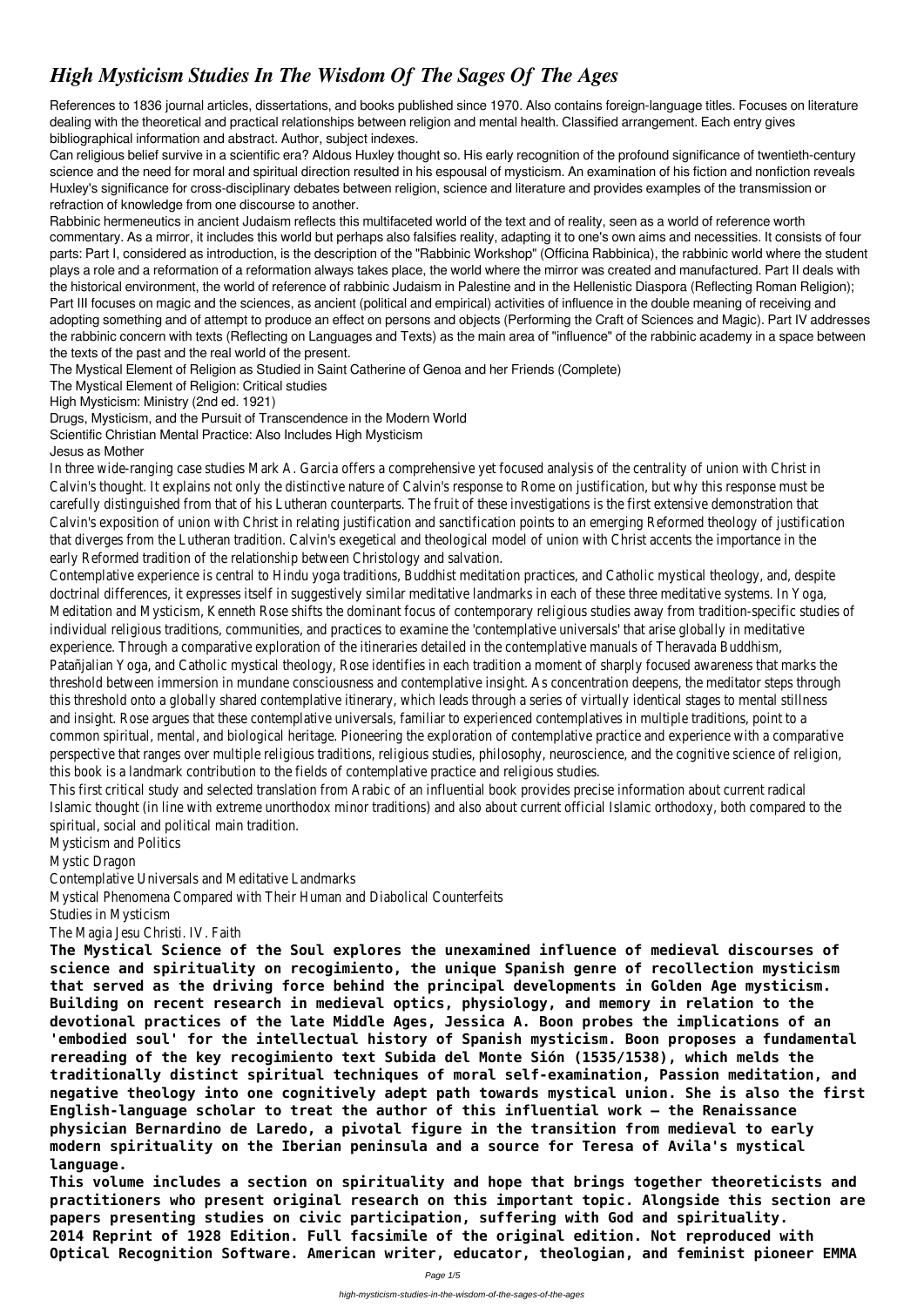**CURTIS HOPKINS (1849-1925) may well be the most important woman in the history of religion in the United States. Influenced by Mary Baker Eddy and her "Christian Science," Hopkins developed the more metaphysical philosophy of "New Thought," an early "New Age" outlook that encouraged its adherents to tap the latent powers of their potent minds. Known as "the teacher of teachers," Hopkins inspired her students, many of whom went on to become influential leaders of the New Thought movement, to give full expression to their creative genius. In "High Mysticism," considered by many one of the greatest works of mysticism every written, Hopkins encourages us all to live life with a greater awareness of the mystery and power of the universe as it is seen through the wisdom of Jesus Christ. No bleak call to celebrate Jesus' suffering or pain, this is a glorious expression of the power within us to triumph over loss, sin, and death to find new avenues to joy. "Resume" is the practice book for "High Mysticism." These practice guidelines were first offered in 1892 to her advanced students at Chicago Theological Seminary and were modified over the years until their final presentation in 1918. High Culture**

**Empirical Studies and Psychological Links**

**Life in Christ**

**High Mysticism**

**Studies in Mysticism and Certain Aspects of the Secret Tradition**

**A Bibliography**

**Mystical Science and Practical Religion uniquely examines the religious discourse of Muslim, Hindu, and Sikh applied science professionals and students. While they each view their respective religions as the "most scientific," their work reshapes how they practice and conceptualize their faith. This is the culmination of Emma Curtis Hopkins Truth Teachings. She takes us beyond all religions and to the very source we call God, Allah or Jehovah. She shows the Truth that is in all Religions. This edition of High Mysticism was scanned from the original single lessons published in the 1920's and 1930's. Around 1940 the Highwatch Fellowship published the first compiled version from these single lessons. Much editing, mistakes, and misquoted Bible Passages are in that version as well as any others published now.**

**From the Introduction, by Caroline Walker Bynum: The opportunity to rethink and republish several of my early articles in combination with a new essay on the thirteenth century has led me to consider the continuity-both of argument and of approach-that underlies them. In one sense, their interrelationship is obvious. The first two address a question that was more in the forefront of scholarship a dozen years ago than it is today: the question of differences among religious orders. These two essays set out a method of reading texts for imagery and borrowings as well as for spiritual teaching in order to determine whether individuals who live in different institutional settings hold differing assumptions about the significance of their lives. The essays apply the method to the broader question of differences between regular canons and monks and the narrower question of differences between one kind of monk--the Cistercians--and other religious groups, monastic and nonmonastic, of the twelfth century. The third essay draws on some of the themes of the first two, particularly the discussion of canonical and Cistercian conceptions of the individual brother as example, to suggest an interpretation of twelfth-century religious life as concerned with the nature of groups as well as with affective expression. The fourth essay, again on Cistercian monks, elaborates themes of the first three. Its subsidiary goals are to provide further evidence on distinctively Cistercian attitudes and to elaborate the Cistercian ambivalence about vocation that I delineate in the essay on conceptions of community. It also raises questions that have now become popular in nonacademic as well as academic circles: what significance should we give to the increase of feminine imagery in twelfth-century religious writing by males? Can we learn anything about distinctively male or female spiritualities from this feminization of language? The fifth essay differs from the others in turning to the thirteenth century rather than the twelfth, to women rather than men, to detailed analysis of many themes in a few thinkers rather than one theme in many writers; it is nonetheless based on the conclusions of the earlier studies. The sense of monastic vocation and of the priesthood, of the authority of God and self, and of the significance of gender that I find in the three great mystics of late thirteenth-century Helfta can be understood only against the background of the growing twelfth- and thirteenth-century concern for evangelism and for an approachable God, which are the basic themes of the first four essays. Such connections between the essays will be clear to anyone who reads them. There are, however, deeper methodological and interpretive continuities among them that I wish to underline here. For these studies constitute a plea for an approach to medieval spirituality that is not now--and perhaps has never been--dominant in medieval scholarship. They also provide an interpretation of the religious life of the high Middle Ages that runs against the grain of recent emphases on the emergence of "lay spirituality." I therefore propose to give, as introduction, both a discussion of recent approaches to medieval piety and a short sketch of the religious history of the twelfth and thirteenth centuries, emphasizing those themes that are the context for my specific investigations. I do not want to be misunderstood. In providing here a discussion of approaches to and trends in medieval religion I am not claiming that the studies that follow constitute a general history nor that my method should replace that of social, institutional, and intellectual historians. A handful of Cistercians does not typify the twelfth century, nor three nuns the thirteenth. Religious imagery, on which I concentrate, does not tell us how people lived. But because these essays approach texts in a way others have not done, focus on imagery others have not found important, and insist, as others** Page 2/5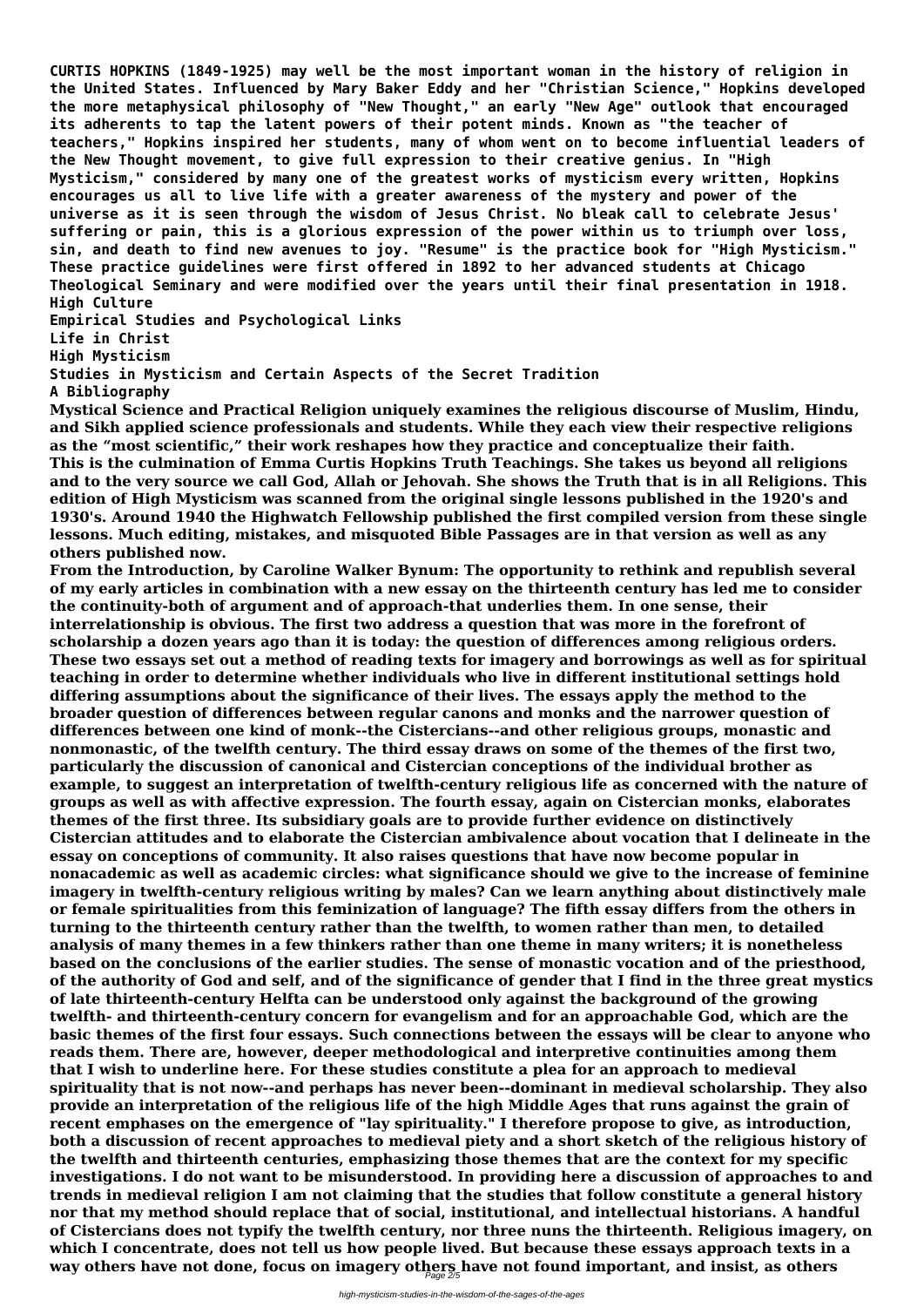**have not insisted, on comparing groups to other groups (e.g., comparing what is peculiarly male to what is female as well as vice versa), I want to call attention to my approach to and my interpretation of the high Middle Ages in the hope of encouraging others to ask similar questions. Union with Christ and Twofold Grace in Calvin's Theology Dimensions of Mystical Experiences The Mystical Element of Religion as Studied in Saint Catherine of Genoa and Her Friends Studies in the Spirituality of the High Middle Ages Pillars, Lines, Ladders**

**This two-volume set examines women's contributions to religious and moral development in America, covering individual women, their faith-related organizations, and women's roles and experiences in the broader social and cultural contexts of their times. • Introduces readers to hundreds of women who became leaders within various religious faiths and denominations, including many who founded religious sects and organizations • Provides an understanding of women's developing roles in American religious culture, which continue to the present day • Enables readers to gain an understanding of the broad range of religions, approaches to religion, and attitudes toward religion in the United States • Documents how life's experiences can shape one's spiritual life and future development • Includes a timeline of the issues facing women that marks changing societal attitudes and individual women's accomplishments across history**

**The Cambridge Companion to Christian Mysticism is a multi-authored interdisciplinary guide to the study of Christian mysticism, with an emphasis on the third through the seventeenth centuries. The book is thematically organized in terms of the central contexts, practices and concepts associated with the mystical life in early, medieval and early modern Christianity. This book looks beyond the term 'mysticism', which was an early modern invention, to explore the ways in which the ancient terms 'mystic' and 'mystical' were used in the Christian tradition: what kinds of practices, modes of life and experiences were described as 'mystical'? What understanding of Christianity and of the life of Christian perfection is articulated through mystical interpretations of scripture, mystical contemplation, mystical vision, mystical theology or mystical union? This volume both provides a clear introduction to the Christian mystical life and articulates a bold new approach to the study of mysticism.**

**ÊAmongst the apparent enigmas of life, amongst the seemingly most radical and abiding of interior antinomies and conflicts experienced by the human race and by individuals, there is one which everything tends to make us feel and see with an ever-increasing keenness and clearness. More and more we want a strong and interior, a lasting yet voluntary bond of union between our own successive states of mind, and between what is abiding in ourselves and what is permanent within our fellow-men; and more and more we seem to see that mere Reasoning, Logic, Abstraction,Ñall that appears as the necessary instrument and expression of the Universal and Abiding,Ñdoes not move or win the will, either in ourselves or in others; and that what does thus move and win it, is Instinct, Intuition, Feeling, the Concrete and Contingent, all that seems to be of its very nature individual and evanescent. Reasoning appears but capable, at best, of co-ordinating, unifying, explaining the material furnished to it by experience of all kinds; at worst, of explaining it away; at best, of stimulating the purveyance of a fresh supply of such experience; at worst, of stopping such purveyance as much as may be. And yet the Reasoning would appear to be the transferable part in the process, but not to move; and the experience alone to have the moving power, but not to be transmissible. Experience indeed and its resultant feeling are always, in the first instance, coloured and conditioned by every kind of individual many-sided circumstances of time and place, of race and age and sex, of education and temperament, of antecedent and environment. And it is this very particular combination, just this one, so conditioned and combined, coming upon me just at this moment and on this spot, just at this stage of my reach or growth, at this turning of my way, that carries with it this particular power to touch or startle, to stimulate or convince. It is just precisely through the but imperfectly analyzable, indeed but dimly perceived, individual connotation of general terms; it is by the fringe of feeling, woven out of the past doings and impressions, workings and circumstances, physical, mental, moral, of my race and family and of my own individual life; it is by the apparently slight, apparently far away, accompaniment of a perfectly individual music to the spoken or sung text of the common speech of man, that I am, it would seem, really moved and won. And this fringe of feeling, this impression, is, strictly speaking, not merely untransferable, but also unrepeatable; it is unique even for the same mind: it never was before, it never will be again. Heraclitus, if we understand that old Physicist in our own modern, deeply subjective, largely sentimental way, would appear to be exactly right: you cannot twice step into the same stream, since never for two moments do the waters remain identical; you yourself cannot twice step** the same man into the same river, for you have meanwhile changed as truly as itself has done, \_\_\_\_\_ \_\_\_: **all things and states, outward and inward, appear indeed in flux: only each moment seems to bring, to each individual, for that one moment, his power to move and to convince. Encyclopedia of American Women and Religion, 2nd Edition [2 volumes] High Mysticism Studies in the Wisdom of the Sages of the Ages The Physical Phenomena Of Mysticism Studies Resume At One with the Invisible** *"Research in the Social Scientific Study of Religion" publishes empirical and theoretical studies of religion from a wide range of disciplines and from all parts of the globe. This volume has a special section on Islam and Mental Health, an important and neglected area of study. The section draws on work, from six countries, that have applied different theoretical frameworks and empirical methods to*

Page 3/5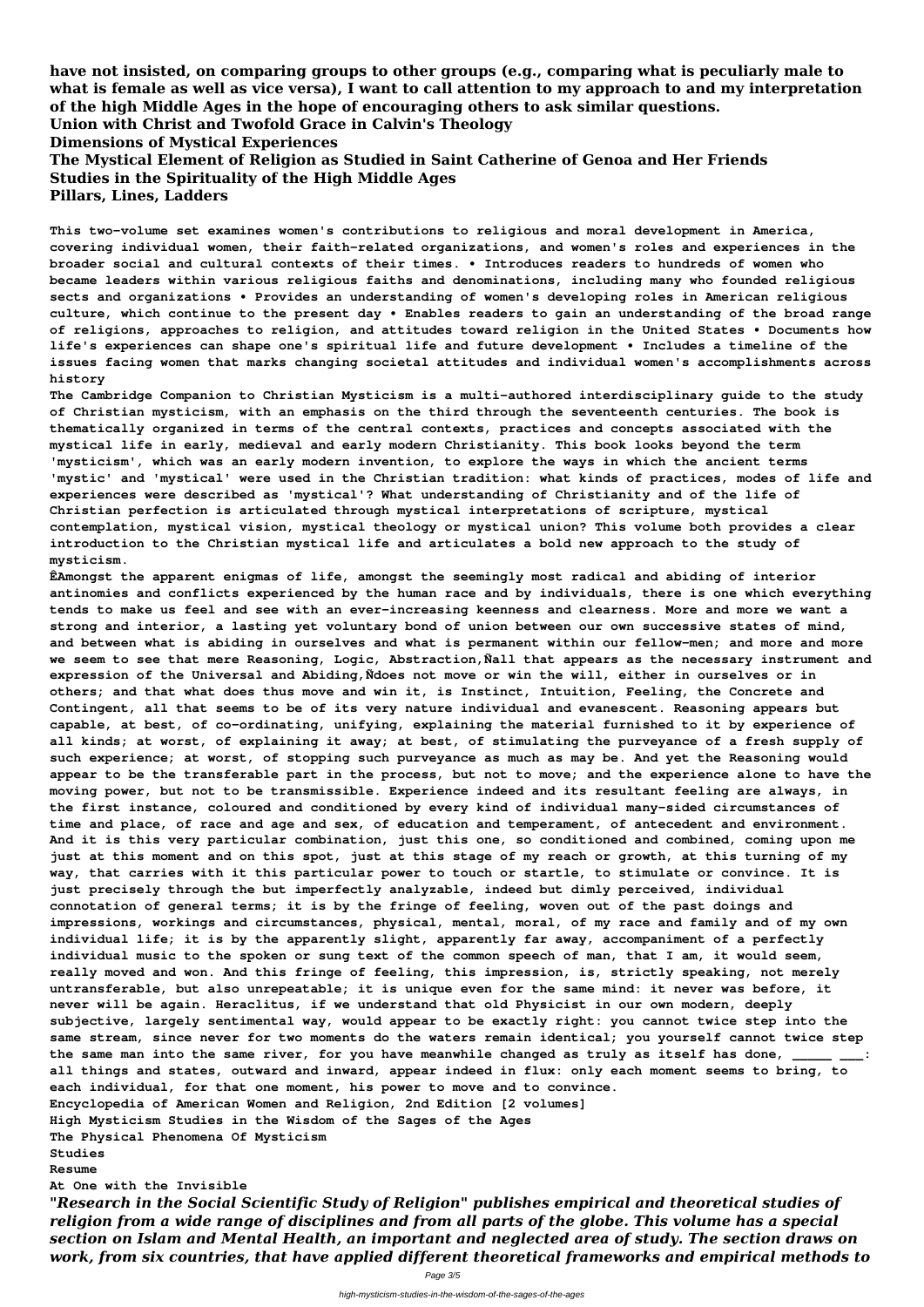*examine the link between religion, psychology, and health in very diverse Muslim communities. Other articles examine topics as diverse as spirituality, psychological health, conversion, and the cultural psychology of religion. Disciplines represented include those that draw on qualitative, quantitative, and theoretical methods of study which together represent an important contribution to the contemporary study of religion.*

*A Simon & Schuster eBook. Simon & Schuster has a great book for every reader. "Throughout history, humans have always been fascinated by drugs and altered states. Despite the risk of addiction, many have used drugs as technologies to induce moments of meaning-making transcendence. This book traces the quest for transcendence and meaning through drugs in the modern West. Starting with the Romantic fascination with opium, it goes on to chronicle the discovery of anesthetics, psychiatric and religious interest in hashish, the bewitching power of mescaline and hallucinogenic fungi, as well as the more recent uses of LSD. It fills a major gap in our understanding of contemporary alternative and in the study of countercultures and popular culture. Today we are seeing increased social and scientific attention to both the positive and the negative effects of psychoactive drugs, particularly following the legalization of marijuana for medicinal and/or recreational use in some US states, as well as court cases involving the sacramental use of drugs. This fascinating and wide-ranging exploration of the controversial relationship between drugs and spirituality could not be more timely." [source : éditeur].*

*Studies in High Mysticism*

*Medieval Cognition in Bernardino de Laredo's Recollection Method*

*A Treatise on Mystical Theology in Agreement with the Principles of St. Teresa Set Forth by the Carmelite Congress of 1923 at Madrid*

*The Mystical Science of the Soul*

*Science of the Mystical*

## *Muslim, Hindu, and Sikh Discourse on Science and Technology*

Trieste Publishing has a massive catalogue of classic book titles. Our aim is to provide re with the highest quality reproductions of fiction and non-fiction literature that has sto test of time. The many thousands of books in our collection have been sourced from librari private collections around the world. The titles that Trieste Publishing has chosen to be part of the part of the world. The titles that Trieste Publishing has chosen to be part of the part of the part of the part of the p the collection have been scanned to simulate the original. Our readers see the books the way that their first readers did decades or a hundred or more years ago. Books from that are often spoiled by imperfections that did not exist in the original. Imperfections could the form of blurred text, photographs, or missing pages. It is highly unlikely that this occur with one of our books. Our extensive quality control ensures that the readers of T Publishing's books will be delighted with their purchase. Our staff has thoroughly rev every page of all the books in the collection, repairing, or if necessary, rejecting title are not of the highest quality. This process ensures that the reader of one of T Publishing's titles receives a volume that faithfully reproduces the original, and to maximum degree possible, gives them the experience of owning the original work. We ourselves on not only creating a pathway to an extensive reservoir of books of the quality, but also providing value to every one of our readers. Generally, Trieste book purchased singly - on demand, however they may also be purchased in bulk. Readers interest bulk purchases are invited to contact us directly to enquire about our tailored bulk Mystic Dragon: The enchanting epic fantasy novel from Jason Denzel, the founder of Dragoni Seven years have passed since lowborn Pomella AnDone became an unlikely Mystic's appre Though she has achieved much in a short time, as a rare celestial event approaches, Pomella feels the burden of being a Mystic more than ever. The Mystical realm of Fayun is threater overtake the mortal world, and as the two worlds slowly blend together, the land is throw chaos. People begin to vanish or are killed outright, and Mystics from across the world to protect them. Among them is Shevia, a haunted and brilliant prodigy whose mastery of the is unlike anything Pomella has ever seen. Shevia will challenge Pomella in every possible from her mastery of the Myst to her emotional connection with Pomella's own friends-

Shevia's dark intentions become more clear, Pomella fears she may be unstoppable. Publisher's request, this title is being sold without Digital Rights Management Software applied.

First published in 1998. Routledge is an imprint of Taylor & Francis, an informa con

Yoga, Meditation, and Mysticis

Studies of the Spanish Mystic

Studies in Religion, Magic, and Language Theory in Ancient Juda

A Series of Twelve Studies in the Wisdom of the Sages of the Ages

12 Lessons to a New Transcendent Y

Mystical Science and Practical Religion

A classic work of spiritual truth and profound wisdom Emma Curtis Hopkins was one of the key leaders of the New movement in the 20th century. Known as "the teacher of teachers," she instructed many of the spiritual leaders that would continue to write and teach based on her philosophy. Scientific Christian Mental Practice is known as her master work and a pivotal te New Thought tradition. In it, she shares twelve perspectives on the teachings of Christ that demonstrate the transformational mystical wisdom. In addition to Scientific Christian Mental Practice, this edition also includes Hopkins' later book, High M Scientific Christian Mental Practice is part of The Library of Spiritual Wisdom, a beautifully designed series of curated classic<br>'''